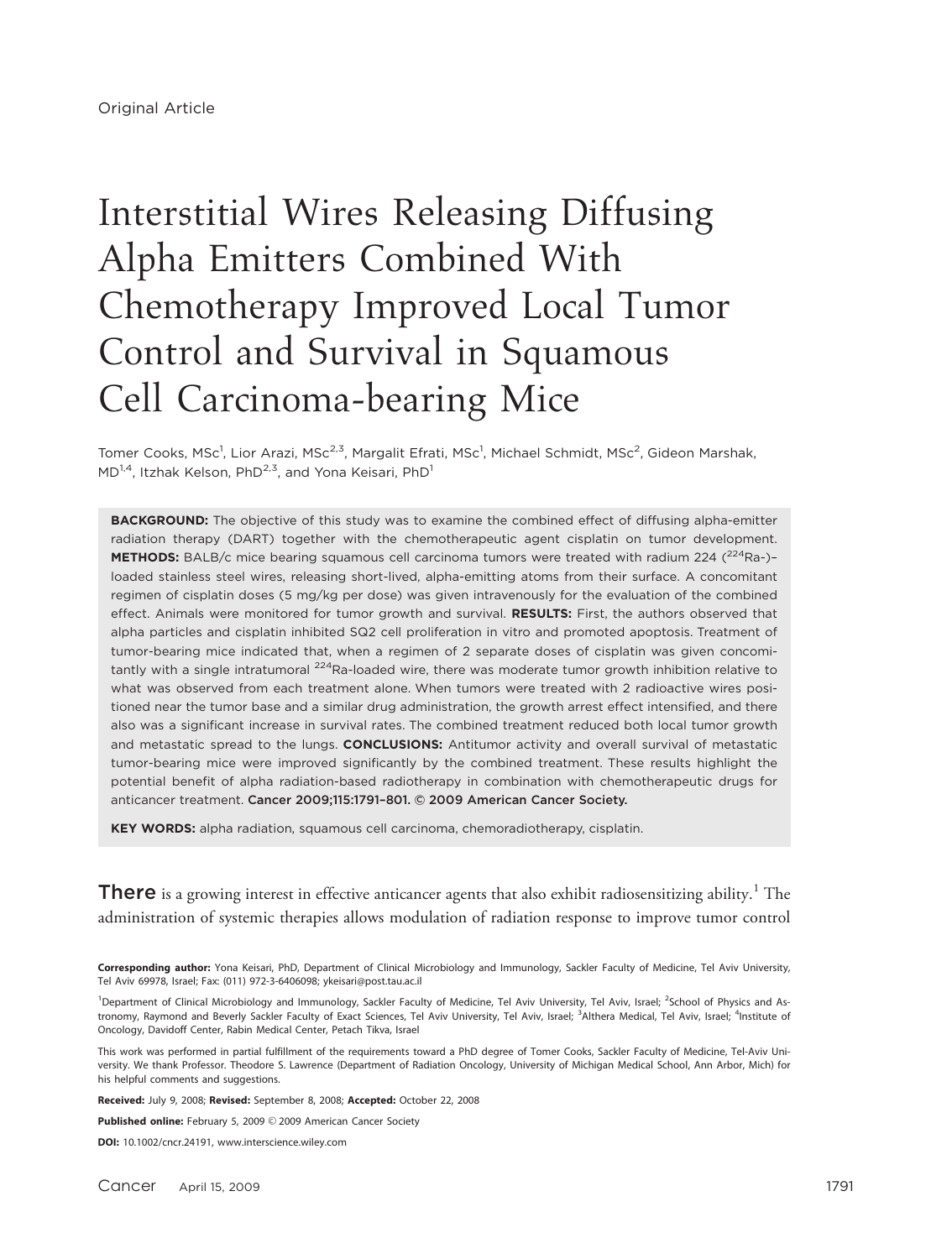(radiosensitization) or to prevent normal tissue toxicity (radioprotection). $^{2}$  When used concurrently with radiation therapy, cisplatin (CP) acts as a radiosensitizer, and such treatment of advanced head and neck squamous cell carcinoma (HNSCC) achieved higher response rates, prolonged mean survival, and increased survival rates and was characterized by longer local recurrence-free survival rates and improved organ preservation. $3$  The combination of low-linerar energy transfer (LET) (x-rays, gamma rays) radiation therapy (RT) and platinum derivatives is a common anticancer strategy $4-6$  and achieves a better antitumor effect compared with each modality alone.<sup>7,8</sup> CP has been described as an apoptosis enhancer that cross-links cellular DNA, forming bifunctional adducts with the N7 of guanine bases,<sup>9</sup> and reportedly is remarkably effective when combined with RT in several different malignancies, including both small cell and nonsmall cell lung carcinoma, lymphoma, and head and neck carcinomas.<sup>10-12</sup>

Over 60 clinical trials that were conducted before 1993 indicated a 12% reduction in the risk of death from HNSCC when patients were treated with both definitive and postoperative chemoradiotherapy (CRT) involving  $CP<sup>7</sup>$  Moreover, for patients who had carcinomas with a poor prognosis, adjuvant, postoperative, high-dose CP and irradiation given concomitantly resulted in better control of locoregional disease and disease-free survival than postoperative RT alone.<sup>13</sup>

In recent years, with the use of low-LET alongside traditional external RT, increasingly, more attention has been attracted toward the use of RT methods with high-LET. $14-16$  This approach calls for studies on the biologic effects created by the combined use of DNA-affecting agents. such as CP and high-LET RT. Because CP sensitizes cells to ionizing radiation mainly by inhibition of the nonhomologous end-joining pathway (for DNA repair of double-strand breaks), and because a considerable fraction of double-strand breaks induced by high-LET particles are repairable, the combination of these 2 treatments potentially may achieve enhanced anticancer effects.<sup>17,18</sup>

Alpha particles are a form of high-LET radiation. Only a few hits of alpha particles to the nucleus usually are required to ensure cell death, including in hypoxic cell populations.19,20 It is believed that the mechanisms by which cell death is initiated involve both apoptosis and necrosis, depending on numerous biologic and physical factors like the cell type, the microenvironment, and the characteristics of the DNA lesions formed by the particles.<sup>21,22</sup> Unlike photon- or electron-based RT, very little is known about the antitumor potential of the combination of CP and alpha-based RT, although there is an increasing number of studies dealing with the role of alpha particles in anticancer treatment modalities.<sup>23,24</sup>

In previous studies. we described a novel technique, termed diffusing alpha-emitter RT (DART), using the characteristics of the radium 224  $(^{224}$ Ra) alpha decay chain for the treatment of solid tumors. It was reported that the intratumoral insertion of thin wires loaded with <sup>224</sup>Ra into SCC tumors promoted extensive local alpha radiation through decay products and subsequent tumor growth inhibition and improved animal survival rates.25,26 The objective of the current work was to evaluate the possible synergism between the intratumoral alpha radiation treatment that we developed and the traditional, potent, radiosensitizing drug,  $CP<sub>z</sub><sup>27</sup>$  against SCC-derived tumors.

## MATERIALS AND METHODS

#### **Tumors**

The SQ2 cell line<sup>28</sup> was kindly provided by Dr. Gad Lavie from the Sheba Medical Center, Tel-Hashomer, Israel. This is a murine anaplastic cell line and was generated from an SCC tumor that developed spontaneously in a male BALB/c mouse. The tumor was characterized and determined as SCC at the Pathology Institute of Sheba Medical Center. The cells were grown in Dulbecco Modified Eagle Medium supplemented with 10% fetal calf serum (Biological Industries, Beit Haemek, Israel), L-glutamine (2 mM), penicillin (100 U/mL), and streptomycin  $(100 \mu g/mL)$ .

#### Radioactive Microplates

An experimental setup was developed to implant  $^{224}$ Ra on the bottom of 96-well microplates (Corning, Corning, NY). The implantation was performed inside a vacuum chamber using an 8-headed 'stamp' that fit a single column of the microplate, and each head carried a small amount of thorium 228 ( $^{228}$ Th) activity. The  $^{224}$ Ra activity implanted in each well was controlled by the time of exposure to the <sup>228</sup>Th stamps.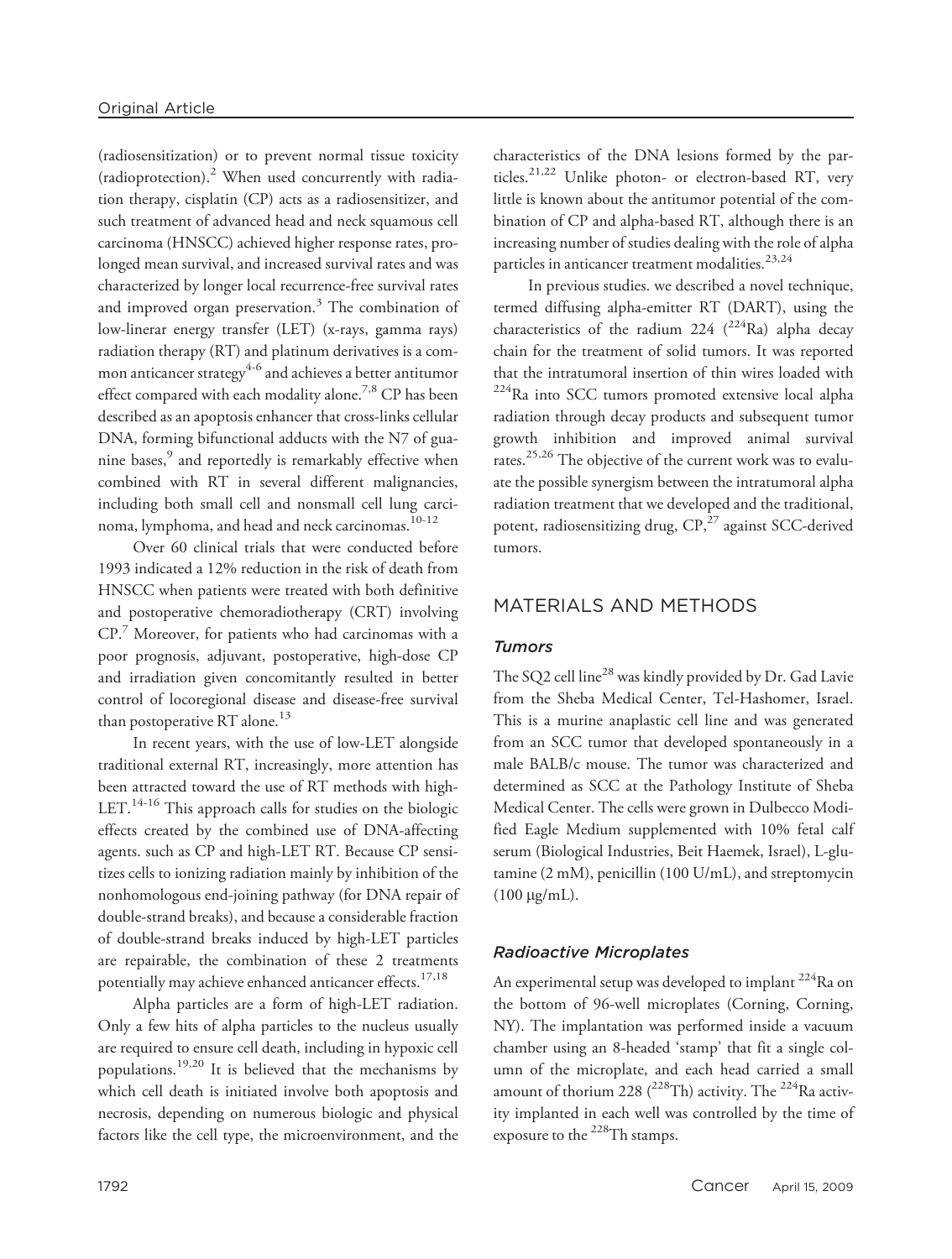

FIGURE 1. (A,B) The kapton well apparatus.

## Cell Proliferation Assay

The antiproliferative effects of alpha particles and CP, alone and in combination, were determined using a 3-bis (2 methoxy-4 nitro-5 sulfenyl)-(2H)-tetrazolium-5-carboxanilide (XTT) assay (Cell Proliferation Kit; Biological Industries). Cells  $(10^4$  per well) were seeded in 96-well microplates that were implanted with escalating levels of 224Ra activity (radioactive microplates). Cells were allowed to grow for the required period; then, the activated XTT mixture was added to a final concentration of 0.33 mg/mL according to the manufacturer's instructions. After 2 hours of incubation, absorbance was analyzed using an automated spectrophotometer (VersaMax; Molecular Devices, Sunnyvale, Calif) at 475 nm wavelength.

#### Kapton Wells Setup

Cells seeded on a thin  $(7.5 \mu m)$  kapton (polyimide) foil were irradiated by alpha particles traversing the foil from below. The setup (see scheme in Fig. 1) was comprised of 2 stainless-steel rings that were identical in diameter (35 mm) with a center hole of 9 mm. One of the rings was 3 mm high, and the second ring was 12 mm high. The kapton foil (Dupont, Luxembourg) was placed between the 2 rings (with the 12-mm ring on top) covering the hole; then, the rings were screwed tightly with a rubber O-ring to ensure impermeability (Fig. 1A). After ultraviolet light sterilization of the wells for at least 1 hour, cells were seeded on the foil at a density of  $5 \cdot 10^4$  cells per well and were exposed to the alpha particle flux 24 hours later. Exposure was performed by positioning the cells seeded on the foil 9.8 mm above a silicon wafer coated with a thin layer of 4.0 µCi (148 kBq) <sup>228</sup>Th in secular equilibrium with its daughters in air (Fig. 1B). The total alpha particle flux across the kapton foil was measured by an EG&G solid-state alpha particle detector (EG&:G

ORTEC, Oak Ridge, Tenn). Exposure times were 0 minutes, 1 minute, and 3 minutes, and the average flux was 2.8  $\times$  10<sup>4</sup> alpha particles/mm<sup>2</sup>  $\cdot$  miniutes across the exposed area. The calculated average dose rate, which was based on a Monte-Carlo calculation (not shown) and was performed using the SRIM-2003 code,<sup>29</sup> was 0.75  $\pm$ 0.05 grays (Gy) per minute. The variations of the average dose rate across the irradiated area were on the order of 10% to 15%.

For detection of the fraction of apoptotic, cells we used the annexin-V/phosphatidyl inositol (PI) assay (MBL, Naka-ku Nagoya, Japan). SQ2 cells were seeded in kapton wells, as described above, and treated either with CP, or alpha particle flux, or a combination of both modalities. Four hours after any treatment, cells were collected using trypsin and washed once with phosphatebuffered saline (PBS) followed by another wash with binding buffer. The cells were incubated with 10 µL annexin-V–fluorescein isothiocyanate and 5 µL PI in the dark for 15 minutes and analyzed in a flow cytometer (Facsort, Becton Dickinson, NJ).

#### Western Immunoblotting

Cells were washed with PBS and lysed with lysis buffer (50 mmol/L Tris-HCl, pH 7.6; 20 mmol/L  $MgCl<sub>2</sub>$ ; 200 mmol/LNaCl; 0.5% NP40; 1 mmol/L dithiothreitol; and 1 mmol/L antiproteases). Lysates were subjected to sodium dodecyl sulfate-polyacrylamide gel electrophoresis, followed by immunoblotting with 1:1000 anticleaved caspase-3 antibody. Then, the immunoblots were exposed to 1:5000 peroxidase/goat-antirabbit immunoglobulin G, and protein bands were observed by enhanced chemiluminescence (ECL) and quantified by densitometry with an Image Master VDS-CL (Amersham Pharmacia Biotech, Arlington Heights, Ill) using TINA 2.0 software (Ray Tests). The ECL kit was obtained from Amersham.

#### Animals

Male BALB/c mice (8-12 weeks old) were obtained from the breeding colony of Tel-Aviv University, Israel. Animal care and experimentation was carried out in accordance with Tel-Aviv University guidelines. All surgical and invasive procedures were conducted under anesthesia by intraperitoneal inoculation of Imalgen (100 mg/kg;; Fort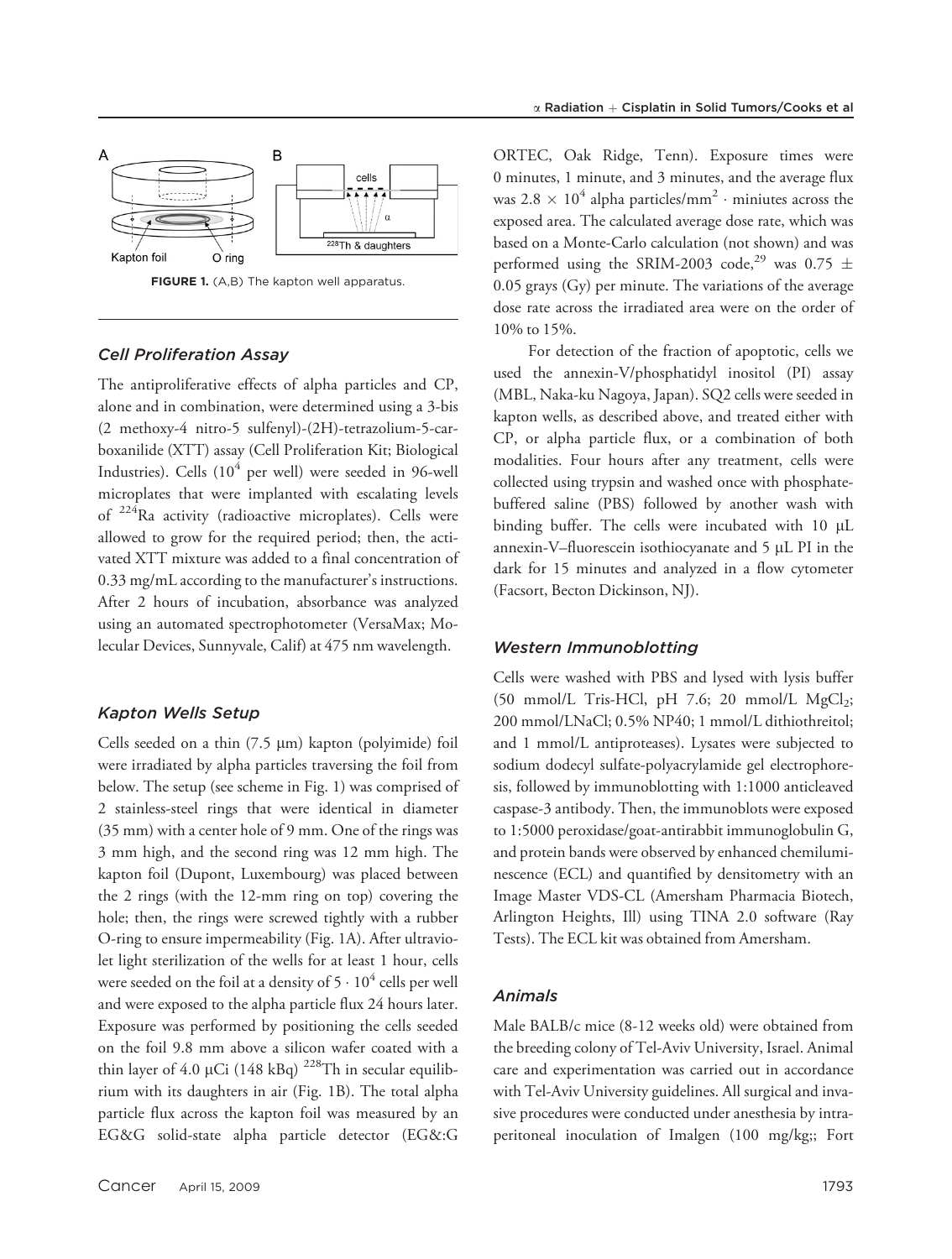Dodge Laboratories, Germantown Hills, Ill) and xylazine hydrochloride (10 mg/kg; VMD, Arendonk, Belgium) solution in 0.25 mL of PBS.

#### Tumor Cell Inoculation

Animals were inoculated intracutaneously with  $5 \times 10^5$ SQ2 cells in 0.2 mL Hank Balanced Salt Solution (Biological Industries) into the low lateral side of the back. Local tumor growth was determined by measuring 3 mutually orthogonal tumor dimensions with a digital caliper (Mitutoyo, Onomy, Japan). The volume of tumor was calculated using the formula:  $V = (\pi/6) \cdot D_1, D_2, D_3$ , where  $D_1$ ,  $D_2$ , and  $D_3$  indicate the measured dimensions.

# <sup>224</sup>Ra-Loaded Wire (Diffusing Alpha-Emitter Radiation Therapy Wire) Preparation

 $224$ Ra-loaded wires were prepared using a  $228$ Th generator (as described in detail by Arazi et  $al^{25}$ ). In this setup, positive  $224$ Ra ions that were emitted by recoil from a surface layer containing 228Th were collected electrostatically near the tip of a thin stainless-steel wire (0.3 mm in diameter; Golden Needle, Suzhou, China). Then, the wires were heat-treated to induce radium diffusion away from the surface to a typical depth of 10 nm. The  $^{224}$ Ra-impregnated wires then were characterized by an alpha particle detector to account for their  $^{224}$ Ra activity and the release rate of radon 220 ( $^{220}$ Rn). The wires that were used in the in vivo experiments had 224Ra activity in the range of 11.5 to 29.7 kBq with 220Rn desorption probabilities of 22% to 36% (ie, for each 224Ra decay on the wire, the probability of  $^{220}$ Rn release into the tumor was 22%-36%).

#### Wire Insertion

Wires, either loaded with  $^{224}$ Ra or inert, that were cut to a length of 5-6 mm were placed near the tip of a 23-gauge needle attached to a 2.5 mL syringe (Picindolor, Rome, Italy) and inserted into the tumor by a plunger placed internally along the syringe axis.

## **Histology**

Histologic analysis was performed on BALB/c mice lungs, both treated and untreated. Immediately after their

removal, the lungs were fixed in a 4% formaldehyde solution (Sigma, Rehovot, Israel) for at least 24 hours. The preserved specimens were embedded in paraffin, and sections (5-10  $\mu$ m) were stained with hematoxylin and eosin (Surgipath, Richmond, Va) and inspected for metastases. Metastatic burden quantification was done by summing the gray values of all pixels in the region of interest divided by the number of pixels using Image J free software (available at: http://rsb.info.nih.gov/ij/ accessed January 25, 2009).

#### Statistical Analysis

The statistical significance  $(P \text{ value})$  of the differences between tumor volumes in the various groups was assessed by applying using a 2-sided Student  $t$  test and a repeatedmeasures analysis of variance. Survival analysis (Mantel-Cox test) was carried out using StatSoft Statistica 7.

## RESULTS

## Combined Alpha Particles and Cisplatin Enhanced Cell Death and Arrested Proliferation in Culture

SQ2 cells were plated in 96-well plates implanted with  $224$ Ra atoms (0, 0.02, 0.063, 0.2, 0.63, and 2 Bq/mm<sup>2</sup> radioactive microplates). For each radioactive dose, 3 concentrations of CP were added to the microplate (0.3, 3, and 30  $\mu$ M) to determine whether cells that received both treatments would be affected more compared with cells that received each treatment alone. Cell numbers were assessed by the XTT assay after 24, 48, and 72 hours of incubation and are expressed as the percentage of nontreated control cells. Substantial proliferation arrest caused by alpha irradiation alone was detected after 48 hours, and the effect intensified after 72 hours (Fig. 2). A dose-dependent inhibition for cell growth effect was observed and ranged from 18% in wells that were exposed to 0.63 Bq/mm<sup>2</sup> up to 52% inhibition in 2 Bq/mm<sup>2</sup> wells that were incubated for 72 hours. A similar but stronger antiproliferative effect was observed for cells that were incubated with  $0.3 \mu M$  CP and radioactivity. A higher proliferation inhibition, as illustrated in Figure 2, was evident after 48 hours and after 72 hours. Cells that were exposed to 0.2 Bq/mm<sup>2</sup> for 72 hours demonstrated 18% inhibition, and  $0.3 \mu M$  of CP caused 21% inhibition.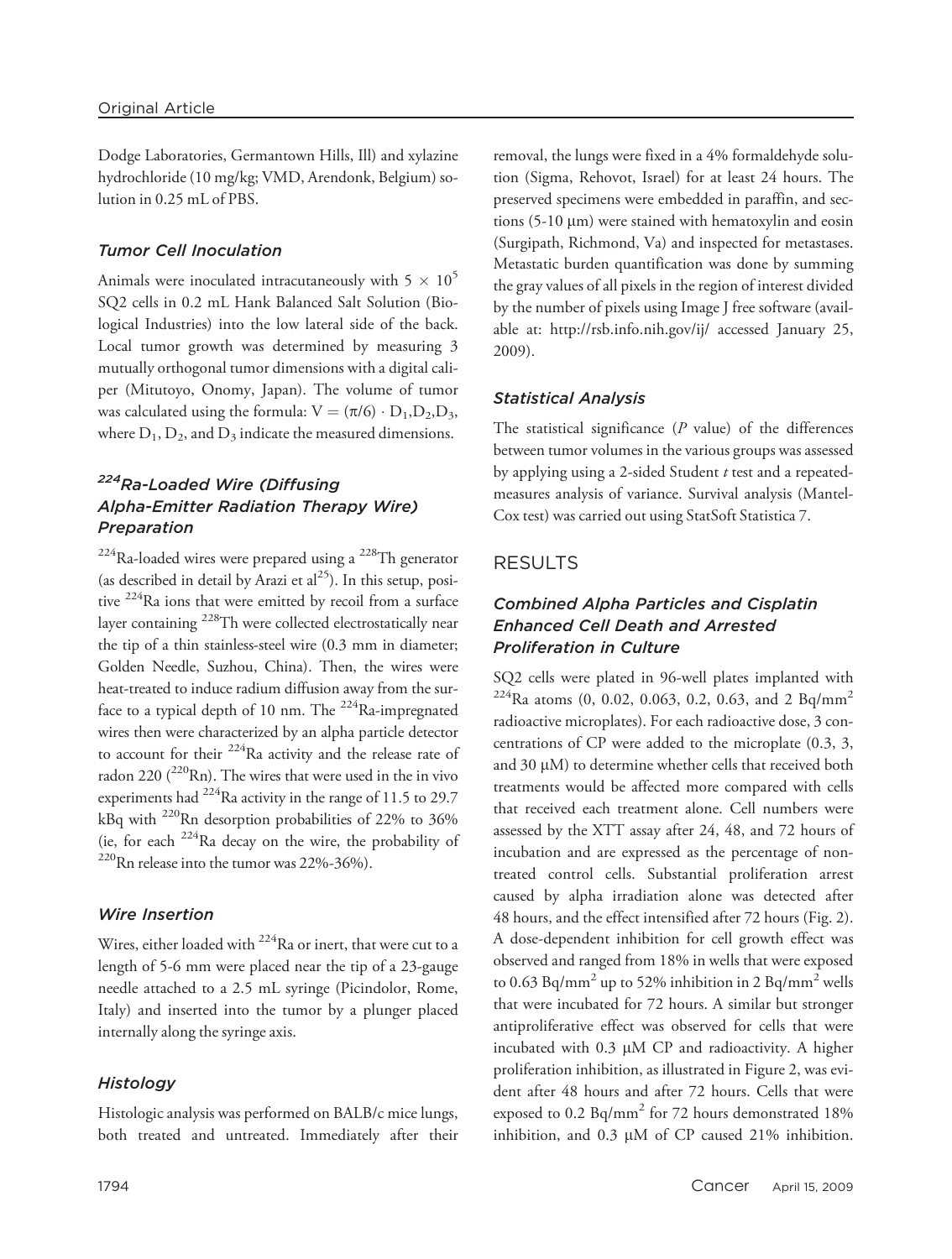

FIGURE 2. Inhibitory effect of alpha particles and cisplatin on SQ2 cell proliferation. Cells were irradiated by implanted radium 224 ( $2^{24}$ Ra) atoms in escalating intensities, with or without the addition of different cisplatin concentrations. Three different irradiation durations were tested: 24 hours (A), 48 hours (B) and 72 hours (C). Bars indicate the standard error.



SQ2 cells. Cells that were exposed to 1.5 grays of alpha particles were examined for cleaved caspase-3 (cas-3) levels at 5 different time points postirradiation. (A) Typical immunoblot of cell lysates that were subjected to Western blot analysis. (B) The ratios between the optical densities obtained from blotting were normalized to the untreated control lysates. Bars indicate the standard deviation.

However, the combined treatment gave rise to 34% proliferation arrest. At higher levels of the drug (3 and 30  $\mu$ M), a strong antiproliferative effect (>60%) was induced by the drug alone and obscured any additive effects with alpha radiation.

## Combined Alpha Particles and Cisplatin-Induced Apoptosis

A time course measurement of the expression levels of cleaved caspase-3 was conducted in SQ2 cells that were exposed to 1.5 Gy of alpha irradiation to assure that these cells die through apoptosis. Figure 3 shows that apoptosis mechanisms are initiated immediately postirradiation in a process that remains intensified 2 to 4 hours after the treatment. A similar examination was dedicated to determine the optimal apoptosis-enhancing concentration of  $CP$ , which was set at 30  $\mu$ M (data not shown). Apoptotic cell death was monitored by the annexin-V dye-binding assay. Cells were costained with propidium iodide, which permeates into dead cells, to distinguish apoptotic cells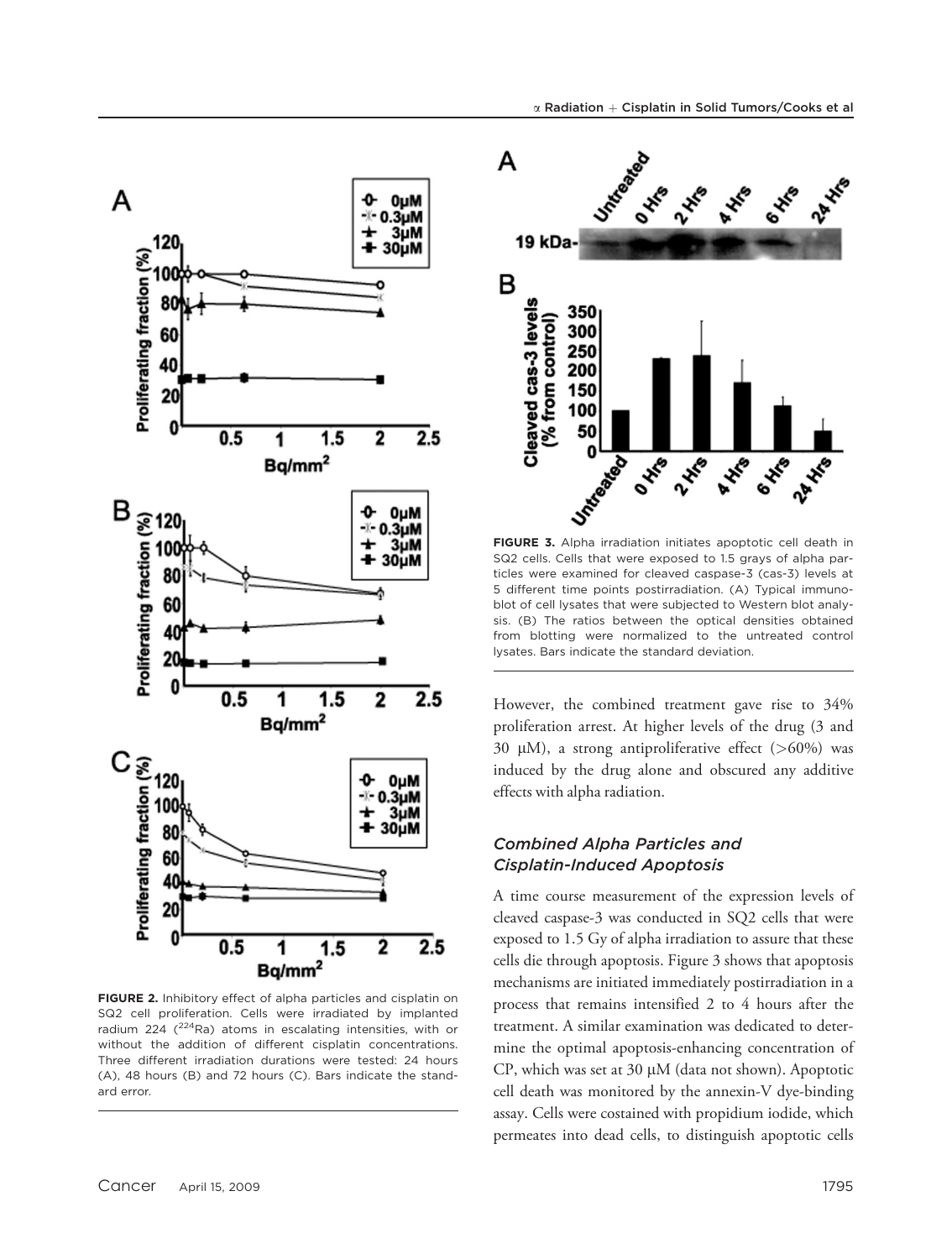

and cisplatin (CP)-treated cell cultures stained with annexin-V and phosphatidyl inositol revealed untreated cells (control) (A), cells that were exposed to 0.75 grays (Gy) of alpha particles (B), cells that were exposed to 2.25 Gy of alpha particles (C), cells that were treated with 30  $\mu$ M CP for 4 hours (D), cells that were treated with both 0.75 Gy of alpha particles and 30  $\mu$ M CP for 4 hours (E), cells that were treated with both 2.25 Gy of alpha particles and 30  $\mu$ M CP for 4 hours (F), and the percentage of apoptotic cells analyzed by flow cytometry (G).

from necrotic cells. Cells that were seeded in the kapton wells were exposed to 2 doses of alpha irradiation  $(0.75 \text{ Gy and } 2.25 \text{ Gy})$  without or with CP  $(30 \text{ µM})$  and were compared with treatment by CP only or nontreated cells. Figure 4 shows the percentage of apoptotic cells in

all treated cultures. Less than 16% of untreated cells stained positive with annexin-V, and only a moderate increase was detected for cells that were irradiated with 0.75 Gy (19%). When cells were exposed to 2.25 Gy or to CP alone, more apoptosis occurred (22%-23% of cells stained positive with annexin-V). Furthermore, when chemotherapy and alpha-radiation were applied together, the apoptotic fraction increased for both radioactivity dose levels (27% for CP and 0.75 Gy; 41% CP and 2.25 Gy).

## A Single <sup>224</sup>Ra-Loaded Wire Insertion Combined With 2 Cisplatin Treatments Moderately Retarded Tumor Growth

SQ2 tumors in BALB/c mice were implanted with a  $224$ Ra-loaded wire in combination with CP given intravenously. The 224Ra-loaded wire treatment was performed as tumors reached the average size of 6 to7 mm in greatest dimension. The chemotherapeutic agent was injected in 2 separate doses of 5 mg/kg per animal—the first dose was administrated 1 day before  $224$ Ra-loaded wire treatment, and the second dose was given 5 days later. Inert (nonradioactive) wires that were identical in shape to the radioactive wires were used as controls. The outcome of this line of experiments (Fig. 5) suggests that both  $\alpha$  radiation and chemotherapy (the  $^{224}$ Ra wire and CP groups) contribute to tumor growth retardation as stand-alone treatments. Average tumor volumes 30 days after tumor transplantation were very similar for both treatment groups (48%- 51% for the inert control group). The average tumor volumes in mice that received the combined treatment  $(^{224}$ Ra wire + CP), were smaller relative to the volumes in mice that received each treatment alone (40% for the inert control group on Day 30), but the differences were not statistically significant ( $P$  values between the combination group and the CP or  $^{224}$ Ra wire groups were .054 and .105, respectively).

# Insertion of  $2^{224}$ Ra-Loaded Wires Combined With 2 Cisplatin Doses Significantly Retarded Tumor Growth and Prolonged Survival

In light of the findings described above and previous studies conducted in our laboratory,<sup>26</sup> we examined the effect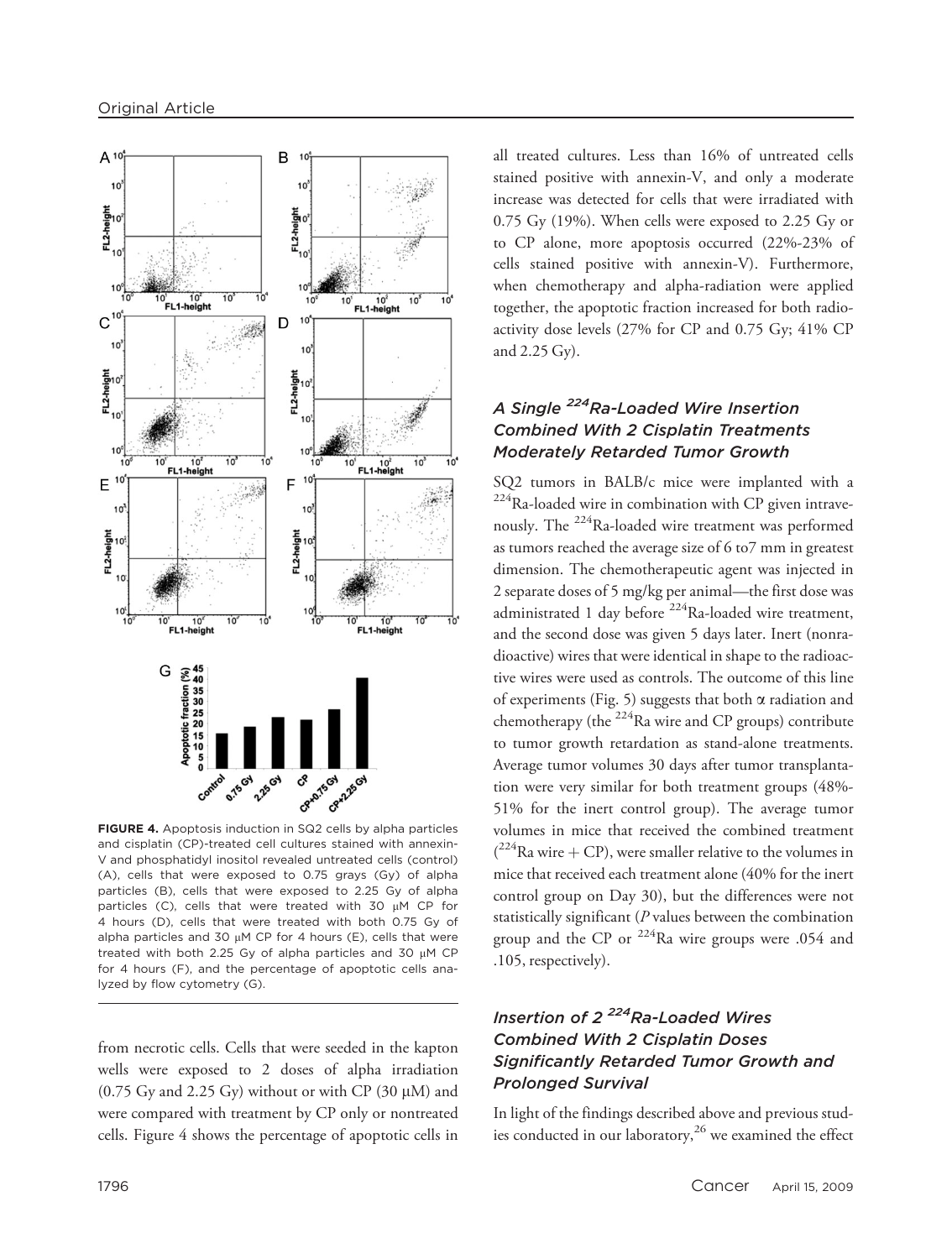

FIGURE 5. Tumor growth inhibition by cisplatin (CP) and a single alpha-radiation treatment. BALB/c mice bearing SQ2 tumors were treated with a single, radium 224  $(^{224}$ Ra)loaded, stainless-steel wire  $(2^{24}$ Ra wire), or with 2 separate doses of CP (5 mg/kg each), or with both and were monitored for tumor growth (bars represent standard errors). Inert indicates tumor-bearing mice that were treated with inert wires ( $n = 15$ ); Inert  $+$  CP, tumor-bearing mice that were treated with inert wires and CP ( $n = 15$ ); <sup>224</sup>Ra wire, tumorbearing mice that were treated with radioactive wires loaded with  $224$ Ra atoms (n = 14);  $224$ Ra wire + CP, tumor-bearing mice that were treated with radioactive wires loaded with  $224$ Ra atoms and CP (n = 15).

of 2 224Ra-loaded wires inserted horizontally into the base of each tumor in combination with 2 doses of chemotherapy. The double  $^{224}$ Ra-loaded wire insertion had a prominent effect on tumor development, as shown in Figure 6A. A pronounced difference between tumor volumes of the irradiated group (224Ra wires) and the CP-treated animals was evolving 10 days after radioactive treatment. This difference became more evident with time; and, 32 days after tumor cell inoculation, the average tumor volume in the CP-treated group was 2.14-fold greater than the average tumor volume in the  $224$ Ra-treated group. Moreover, major growth inhibition of tumors was achieved when both modalities,  $CP$  and  $224$ Ra wires, were administrated concomitantly. Greater than 50% of the animals in the combination group had tumor retardation at some point of the monitoring, with complete tumor eradication in 1 animal. Twenty-four days after  $^{224}$ Ra treatment, the average tumor volume in the combined treatment group was 14-fold smaller compared with the average tumor volume in the inert control group (300  $mm<sup>3</sup>$  and 4290  $mm<sup>3</sup>$ , respectively) and 3-fold smaller compared with the best effect achieved by the radioactive wires alone (920  $\text{mm}^3$ ). A survival follow-up was done on



FIGURE 6. Tumor growth inhibition and prolonged survival after treatment with cisplatin (CP) combined with 2 radium 224 ( $224$ Ra)-loaded, stainless-steel wires ( $224$ Ra wires). BALB/ c mice bearing SQ2 tumors were treated either with  $2^{224}$ Ra wires, or with 2 separate doses of CP (5 mg/kg each), or with both and were monitored for tumor growth and survival (bars represent standard errors). Inert indicates tumor-bearing mice that were treated with inert wires (n = 15); lnert  $+$ CP, tumor-bearing mice that were treated with inert wires and CP (n = 15);  $^{224}$ Ra wire, tumor-bearing mice that were treated with radioactive wires loaded with  $224$ Ra atoms (n = 14);  $^{224}$ Ra wire + CP, tumor-bearing mice that were treated with radioactive wires loaded with  $224$ Ra atoms and CP (n = 15). (A) Tumor development. (B) Survival curve.

all 4 tested groups to examine the differences in effects on life expectancy between treatments. The findings presented in Figure 6B indicate that all 3 treatments prolonged lifespan significantly. Mice that were treated with CP alone survived longer than the control group (mean survival, 51.4 days and 43.9 days, respectively;  $P =$ .0093), and the group that received  $224$ Ra-loaded wires survived even longer (mean survival, 66.5 days;  $P =$ .00001). Moreover, the integration of both CP and intratumoral radioactive wires yielded a pronounced and significantly larger effect on life expectancy and almost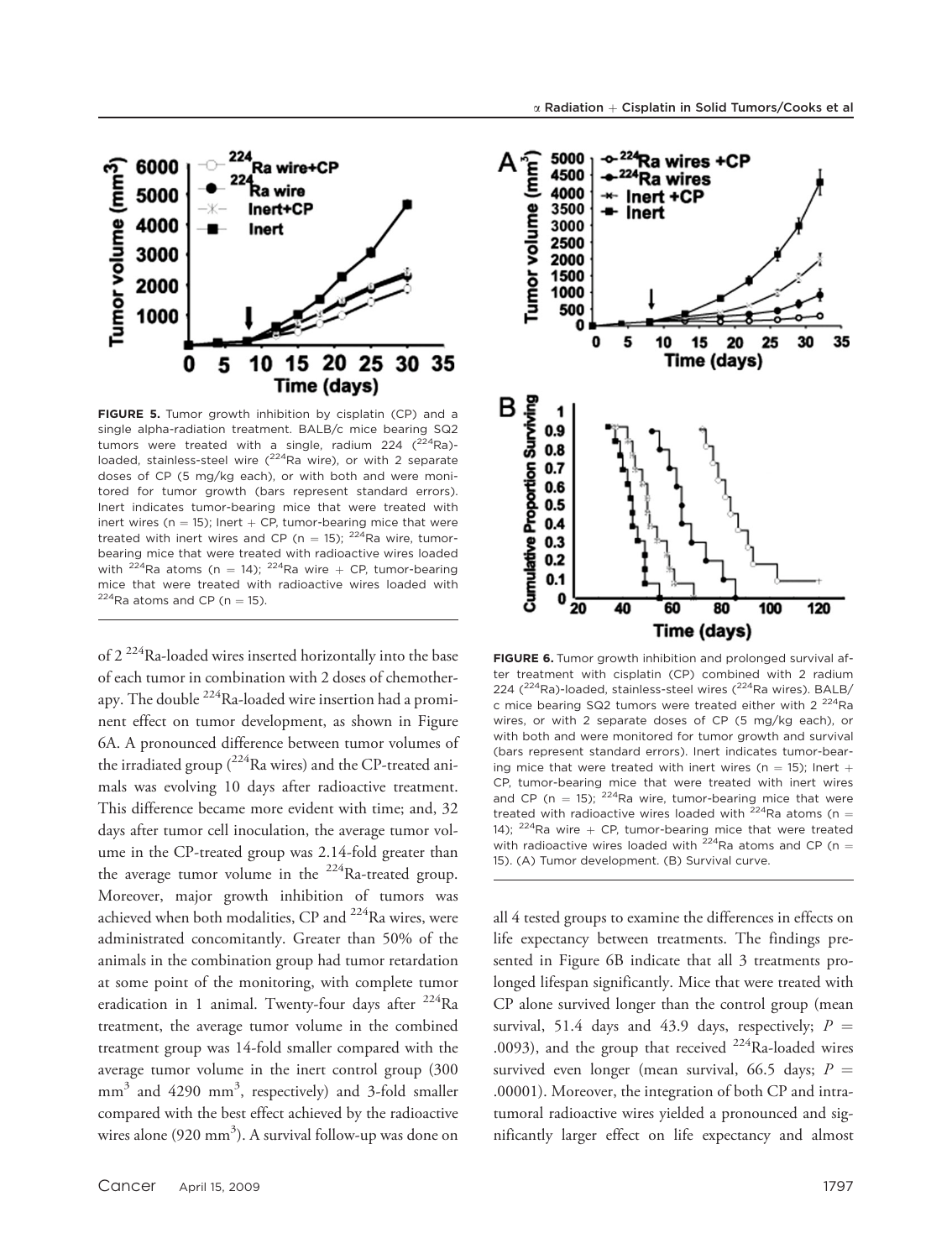doubled the average lifespan (range, 87.3 days-98% compared with the inert group) of the tumor-bearing mice.

# Insertion of 2<sup>224</sup>Ra-Loaded Wires Combined With 2 Cisplatin Doses Significantly Reduced Metastatic Load in the Lungs

Tumor-bearing mice were treated with 2 radioactive wires, or with 2 CP injections, or with both. Twenty-six days after tumor transplantation, as the average tumor size of the inert control group exceeded 2 cm (greatest dimension), the mice were killed, and histologic assessment of lung metastases in tissue sections<sup>26</sup> was conducted. Each of the 4 groups (inert,  $^{224}$ Ra wires, CP, and CP  $+$   $^{224}$ Ra wires) contained 3 animals, and normal lung tissues were taken from healthy BALB/c mice. Figure 7 describes the inhibition of lung metastatic load in mice that were treated with both intratumoral alpha radiation and CP compared with the lungs from mice that were treated with inert wires. Both treatments given alone (CP or  $224$ Raloaded wires) also decreased metastatic burden although to a smaller extent than the combined treatment.

## **DISCUSSION**

We investigated the combined anticancer effects of a commonly used chemotherapeutic agent with a novel technique based on the release of alpha-emitting daughters of  $224$ Ra. Both in vitro and in vivo examinations were done to assess the collaboration between CP and intratumoral dispersed radioactive atoms against SCC-derived tumors.

In vitro experiments indicated that treatment of SCC cells with CP for 4 hours initiated apoptotic cell death mechanisms and retarded cell proliferation. A similar observation was made when cells were exposed to doses greater than 0.75 Gy of alpha particle fluxes. When both treatments were applied concomitantly, enhanced apoptosis and reduced proliferation were detected.

To examine the collaboration between alpha radiation and CP in vivo, tumor-bearing mice were treated with each treatment modality alone and in combination. A single  $^{224}$ Ra wire inserted into the center of each tumor, given together with 2 equal and separate intravenous CP injections, produced a moderate gain compared with the effects of chemotherapy or RT administered alone.



FIGURE 7. Metastatic lung burden. Hematoxylin and eosinstained lung cross-sections were analyzed by using Image J software to assess for the presence of metastases. (A) Lung section from a mouse that was treated with inert wires (Inert). (B) Lung section from a mouse that was treated with both cisplatin (CP) and radioactive wires loaded with radium 224 ( $^{224}$ Ra) atoms ( $^{224}$ Ra wires + CP). (C) The ratio between lungs from inert wire-treated mice compared with mice that received CP either alone or combined with <sup>224</sup>Ra wires compared with normal healthy lungs from mice without tumors (original magnification,  $\times$ 10 in A and B).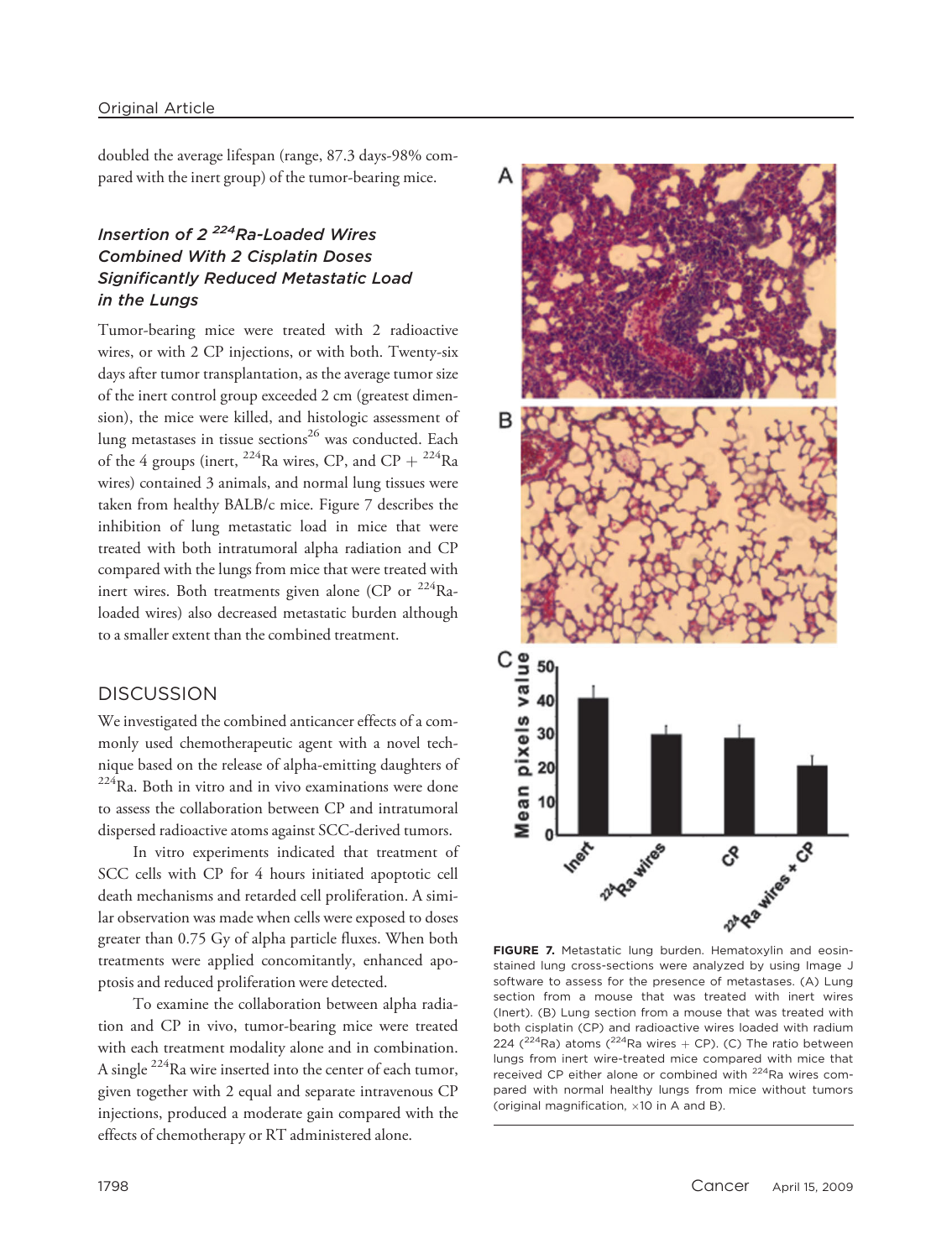In a previous study, it was observed that  $2^{224}$ Raloaded wires positioned at the tumor base significantly arrested the growth of primary SCC tumors and reduced the metastatic process.<sup>26</sup> Thus, we combined this efficient treatment protocol with chemotherapy. The findings revealed that combined treatment with 2<sup>224</sup>Ra-loaded wires and 2 doses of CP caused extensive tumor retardation in almost all treated mice. The combined treatment also resulted in substantial prolongation in average life expectancy for this group of mice relative to all other treatments. The enhanced tumor destruction of 2 wires implanted into the tumor base may have been caused by the higher radioactive dose delivered to the most aerated domains of the tissue. This may result in increased distribution of radioactive atoms throughout the tumor on 1 hand and destruction of blood vessels, which irrigate the periphery of the tumor, on the other hand.

Because BALB/c mice bearing SQ2 tumors die primarily from lung metastases, $^{28}$  the major increase in life expectancy induced by the combination of  $224$ Ra-loaded wires and CP indicated that inhibition of the metastatic process may be involved. Thus, we examined the metastatic burden in the lungs from untreated and treated mice and observed that the  $^{224}$ Ra wires  $+$  CP treatment group attained a significant reduction of 51% in the lung metastatic load compared with the group of inert-treated animals.

The extensive experimental and clinical knowledge on the effects of external RT combined with CP can be deployed to only a limited extent in understanding the effects of radionuclide therapy, even if it is comprised of beta particles.<sup>30</sup> Furthermore, therapy based on alpha particle dispersion is complicated, because factors like diffusion inside the tissue and the blood vessel network may play a vital role alongside the macroscopic dose concept.

Although alpha radiation is the most lethal form of radiation and has the highest LET, its short range in tissue limited the use of alpha particles in the treatment of cancer to single cells, small cell clusters, or micrometastases and still is in early clinical trials. To date, alpha irradiation has been considered unsuitable for external-beam RT of solid tumors, and brachytherapy was not feasible because of the lack of a practical treatment modality to effectively cover the tumor volume with these short-range particles.

DART, for the first time, may provide an efficient and secure method for prolonged treatment of the entire

volume of solid tumors with a therapeutic dose of alpha particles. The first clinical indication considered for the use of DART is the treatment of recurrent HNSCC, which is a highly prevalent disease with high mortality. HNSCC tumors are fast growing, hypoxic, and, in many cases, inoperable when considering the preservation of organ function and quality of life. Conventional RT therapy (either external beam or brachytherapy) for HNSCC tumors usually is complicated by the proximity of normal tissues and organs, such as the spinal cord, brainstem, parotid glands, and optic pathway structures, which inevitably are exposed to high radiation doses and manifest side effects that include chronic radiation toxicities like mucosal fibrosis, bone necrosis, and atrophy. Not only can these effects compromise optimal treatment delivery, they also can lead to a lifetime risk with profound effects on patient quality of life.

The results described in this study suggest that radionuclides emitting alpha particles could cause more damage to primary tumors as well as to metastases when targeted into the tumors and strengthened by an apoptosis-enhancing agent. Because of the finding that CP is not the only agent that can be used for CRT, the concurrent treatment of SCC patients with RT and other radiosensitizing agents should be considered. Gemcitabine, $31$ paclitaxel, $32$  or concurrent docetaxel and CP with hyperfractionated irradiation $33$  produced significant antitumor activity and encouraging preliminary response and survival data. Concomitant CRT is evidently a preferential treatment for patients who have unresectable SCC. $34-37$ 

Alpha radiation in the form of  $224$ Ra-loaded wires may add a clinical tool to the arsenal of radiotherapy for SCC and calls for additional research on its combination with other drugs in addition to CP. The results presented here indicate that DART coupled with a platinum derivative is an effective treatment against SCC tumors in mice. The mechanisms by which an apoptosis-triggering agent like CP can intensify the killing effect that alpha particles exerts on malignant tissues will be studied further.

#### Conflict of Interest Disclosures

Supported in part by the Hamer Medical Research Fund and the Alexander Germanis Fund.

Tomer Cooks, Lior Arazi, Michael Schmidt, Itzhak Kelson, and Yona Keisari received financial support from Althera Medical Ltd.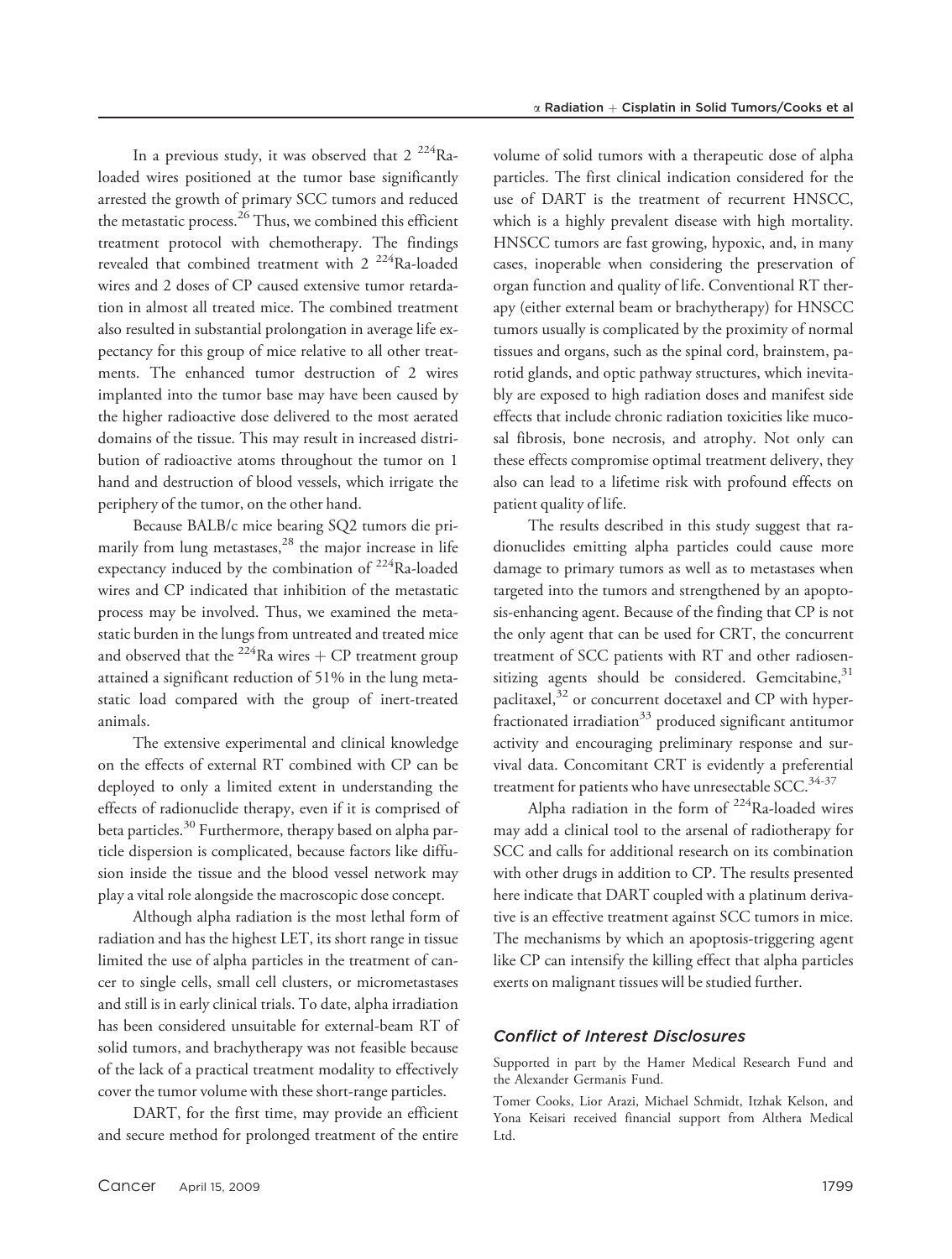The authors received financial support from Althera Medical. A patent was filed by the Tel Aviv University on this treatment modality. Several the authors are shareholders in the company (T.C., L.A., M.S., I.K., Y.K.) and have served as Althera employees (I.K., L.A.), or consultants (Y.K.).

#### References

- 1. Curran WJ. New chemotherapeutic agents: update of major chemoradiation trials in solid tumors. Oncology. 2002;63 (suppl 2):29-38.
- 2. Spalding AC, Lawrence TS. New and emerging radiosensitizers and radioprotectors. Cancer Invest. 2006;24:444-456.
- 3. Sharma VM, Wilson WR. Radiosensitization of advanced squamous cell carcinoma of the head and neck with cisplatin during concomitant radiation therapy. Eur Arch Otorhinolaryngol. 1999;256:462-465.
- 4. Awada A, Ismael G. The challenging integration of platinum compounds, taxanes, and molecular-targeted therapies in the multidisciplinary treatment of squamous cell carcinoma of the head and neck. Curr Opin Oncol. 2007;19: 177-179.
- 5. Hao D, Ritter MA, Oliver T, Browman GP. Platinumbased concurrent chemoradiotherapy for tumors of the head and neck and the esophagus. Semin Radiat Oncol. 2006;16:10-19.
- 6. Green J, Kirwan J, Tierney J, et al. Concomitant chemotherapy and radiation therapy for cancer of the uterine cervix. Cochrane Database Syst Rev. 2005;(3):CD002225.
- 7. Brizel DM, Esclamado R. Concurrent chemoradiotherapy for locally advanced, nonmetastatic, squamous carcinoma of the head and neck: consensus, controversy, and conundrum. J Clin Oncol. 2006;24:2612-2617.
- 8. Thatcher N, Faivre-Finn C, Blackhall F, Anderson H, Lorigan P. Sequential platinum-based chemotherapy-thoracic radiotherapy in early stage non-small cell lung cancer. Clin Cancer Res. 2005;11(13 pt 2):5051s-5056s.
- Warnke U, Rappel C, Meier H, et al. Analysis of platinum adducts with DNA nucleotides and nucleosides by capillary electrophoresis coupled to ESI-MS: indications of guanosine 5'-monophosphate O6-N7 chelation. Chembiochem. 2004;5:1543-1549.
- 10. Scagliotti G. Optimizing chemotherapy for patients with advanced non-small cell lung cancer. J Thorac Oncol. 2007; 2(suppl 2):S86-S91.
- 11. Mey UJ, Orlopp KS, Flieger D, et al. Dexamethasone, high-dose cytarabine, and cisplatin in combination with rituximab as salvage treatment for patients with relapsed or refractory aggressive non-Hodgkin's lymphoma. Cancer Invest. 2006;24:593-600.
- 12. Colevas AD. Chemotherapy options for patients with metastatic or recurrent squamous cell carcinoma of the head and neck. J Clin Oncol. 2006;24:2644-2652.
- 13. Bernier J, Cooper JS. Chemoradiation after surgery for high-risk head and neck cancer patients: how strong is the evidence? Oncologist. 2005;10:215-224.
- 14. Coderre JA, Turcotte JC, Riley KJ, Binns PJ, Harling OK, Kiger WS, 3rd. Boron neutron capture therapy: cellular targeting of high linear energy transfer radiation. Technol Cancer Res Treat. 2003;2:355-375.
- 15. Couturier O, Supiot S, Degraef-Mougin M, et al. Cancer radioimmunotherapy with alpha-emitting nuclides. Eur J Nucl Med Mol Imaging. 2005;32:601-614.
- 16. Forman JD, Yudelev M, Bolton S, Tekyi-Mensah S, Maughan R. Fast neutron irradiation for prostate cancer. Cancer Metastasis Rev. 2002;21:131-135.
- 17. Boeckman HJ, Trego KS, Turchi JJ. Cisplatin sensitizes cancer cells to ionizing radiation via inhibition of nonhomologous end joining. Mol Cancer Res. 2005;3:277- 285.
- 18. Wilson GD, Bentzen SM, Harari PM. Biologic basis for combining drugs with radiation. Semin Radiat Oncol. 2006; 16:2-9.
- 19. Hall EJ. Radiobiology for the Radiologist, 5th ed. Philadelphia, Pa: Lippincott Williams & Wilkins; 2000.
- 20. International Commission for Radiological Protection (ICRP). Age-dependent Doses to Members of the Public from Intake of Radionuclides: Part 2 Ingestion Dose Coefficients. ICRP Publication 67. Oxford, United Kingdom: Pergamon Press; 1993.
- 21. Pouget J-P, Mather SJ. General aspects of the cellular response to low- and high-LET radiation. Eur J Nucl Med. 2001;28:541-561.
- 22. Abend M. Reasons to reconsider the significance of apoptosis for cancer therapy. Int J Radiat Biol. 2003;79:927- 941.
- 23. Cherel M, Davodeau F, Kraeber-Bodere F, Chatal JF. Current status and perspectives in alpha radioimmunotherapy. Q J Nucl Med Mol Imaging. 2006;50:322-329.
- 24. Nilsson S, Larsen RH, Fossa SD, et al. First clinical experience with alpha-emitting radium-223 in the treatment of skeletal metastases. Clin Cancer Res. 2005;11:4451-4459.
- 25. Arazi L, Cooks T, Schmidt M, Keisari Y, Kelson I. Treatment of solid tumors by interstitial release of recoiling short-lived alpha emitters. Phys Med Biol. 2007;52:5025- 5042.
- 26. Cooks T, Arazi L, Schmidt M, Marshak G, Kelson I, Keisari Y. Growth retardation and destruction of experimental squamous cell carcinoma by interstitial radioactive wires releasing diffusing alpha-emitting atoms. Int J Cancer. 2008;122:1657-1664.
- 27. Murdoch D. Standard, and novel cytotoxic and moleculartargeted, therapies for HNSCC: an evidence-based review. Curr Opin Oncol. 2007;19:216-221.
- 28. Blank M, Lavie G, Mandel M, et al. Antimetastatic activity of the photodynamic agent hypericin in the dark. Int J Cancer. 2004;111:596-603.